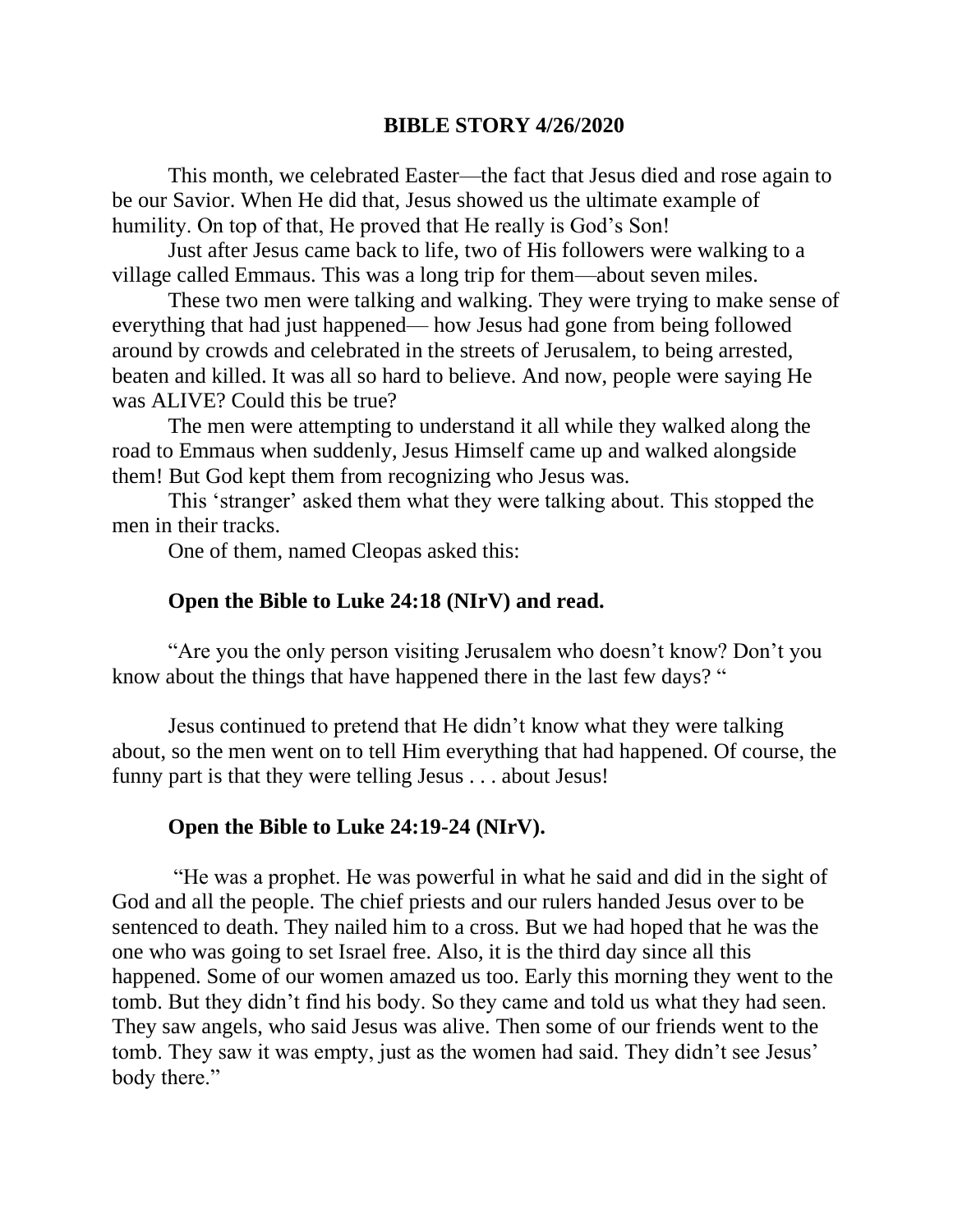These two men didn't know what to think. An empty tomb?

Jesus reminded them of something important: everything that had happened to Him was actually part of God's Big Story.

These were things that the prophets had said would happen to the Messiah, and now they were coming true!

Jesus went on to remind them of the Scriptures they must have heard since they were children—words written thousands of years before that told how Jesus would be born, suffer, and die.

The men listened intently as they continued to walk to Emmaus with this man who they didn't realize was Jesus.

Finally they arrived at the village. The men asked Jesus to stay for a meal, and He agreed. They sat down to eat. Jesus took bread and thanked God for it. He broke it and started to give it to the men. Then God opened their eyes, and they recognized Him. It was JESUS!

Then—suddenly—Jesus disappeared from their sight. The men realized there had been something special about this man all along.

They said to each other:

# **Open the Bible to Luke 24:32 (NIrV) and read.**

"He explained to us what the Scriptures meant. Weren't we excited as he talked with us on the road?"

They knew what they had to do next. They had to tell everyone!

The two men raced all the way back to Jerusalem and told the disciples what had happened. When they got back to Jerusalem, they found their friends. They told Jesus' followers that they had actually SEEN Jesus.

It was true: Jesus was alive! They were all amazed to discover how much bigger God's Story was than they'd expected.

God's plan is bigger than we can imagine. That's good for us to remember, too.

## **In fact: There's always more to discover about God's plan.**

Let's tell God how excited we are to discover more about Him and His plan